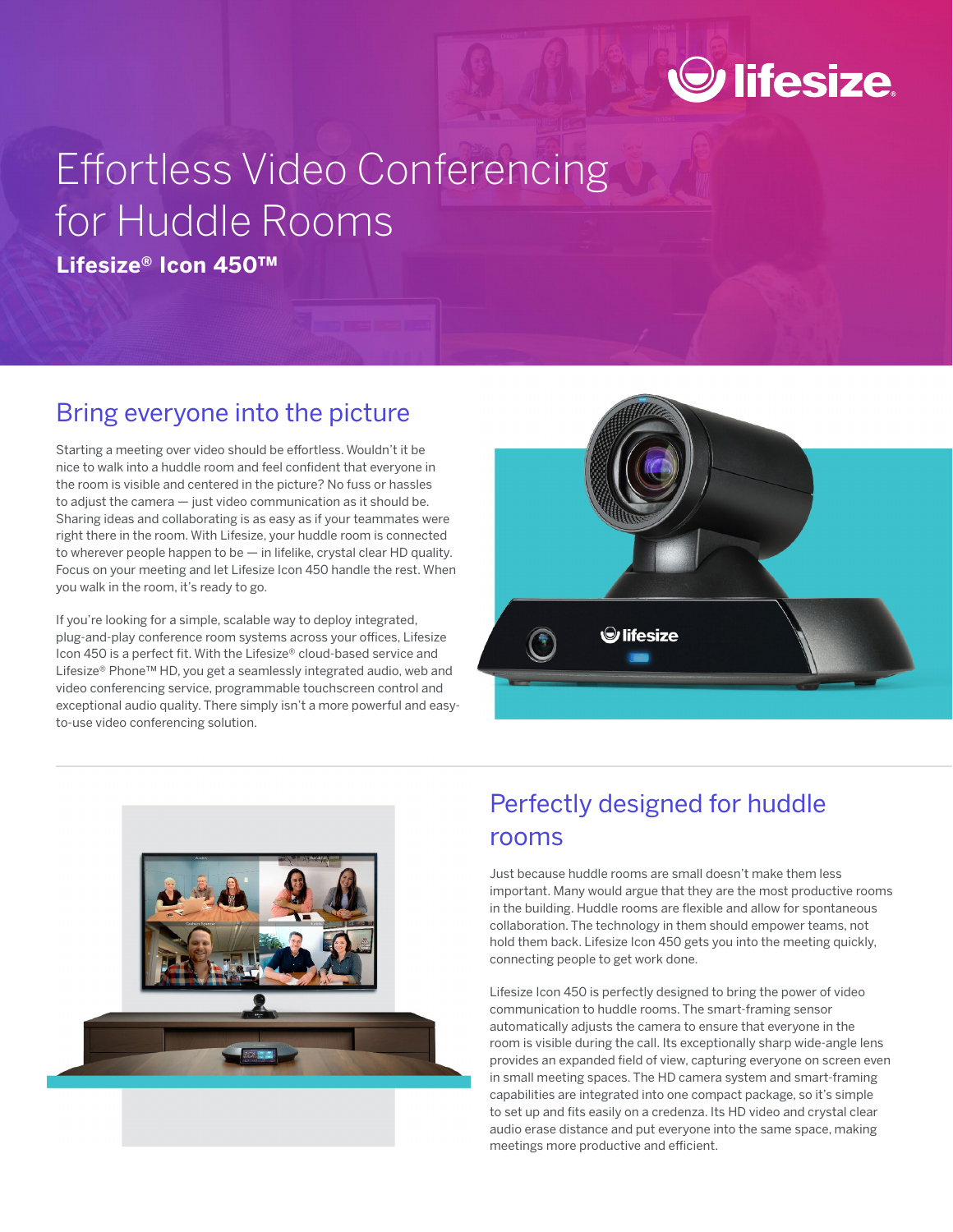## Pair to the Lifesize cloud-based service<sup>\*</sup>

Simplified setup through auto-provisioning, video network management and secure NAT/ firewall traversal will accelerate deployment throughout your organization. The Lifesize Admin Console gives you the control you need to quickly and easily administer and manage your Lifesize account and your Lifesize HD camera systems and phones. Use the robust dashboard to track usage by call, minutes, users and average call time. All of the information you need to make the most of your investment is right at your fingertips.

Capitalize on the power of our cloud-based audio, web and video conferencing service to deliver substantial benefits to your business. Simple one-on-one calls that can quickly escalate to group calls by clicking on a name in a directory are strong enticements to hold meetings via video. Add on Lifesize Record and Share to record meetings and share them with any number of viewers with the push of a button. Only Lifesize delivers one solution for simply connecting your conference rooms to everyone who needs to be in the meeting — from anywhere, on any device.

## Touchscreen control with Lifesize Phone HD

Lifesize Icon 450 and Lifesize Phone HD make a winning combination for the huddle room. Lifesize Phone HD delivers audio quality so clear that you can catch every whisper. This programmable, touchscreen device simplifies your meeting room experience by putting all of the essential conferencing functions at your fingertips. Easily launch calls, share content, add participants, view your meeting calendar and more. With Lifesize Phone HD, you can manage Lifesize audio, web and video conferencing from one highly intuitive device, so there's no need for a separate phone for audio conferences. Reduce complexity and reclaim some space on your conference table. Designed for simplicity, Lifesize Phone HD is the only phone you need in the huddle room.



### At-A-Glance

| <b>Smart-framing Sensor</b>                                      | Ensures that everyone in the room is visible during a call                                                                                             |
|------------------------------------------------------------------|--------------------------------------------------------------------------------------------------------------------------------------------------------|
| Pair to the Lifesize cloud-based<br>service <sup>*</sup>         | Directory with name-based one-click calling, virtual meeting rooms, screen<br>sharing, calendar integration, chat, automatic software updates and more |
| <b>Record and Share Calls with</b><br>Lifesize Record and Share* | Easily record a video call or meeting from any device and automatically publish<br>videos into your own video library                                  |
| <b>Seamless Call Escalation</b>                                  | Accept requests to join your call or add others via your directory with one click                                                                      |
| <b>Video Quality</b>                                             | Up to 1080p30                                                                                                                                          |
| <b>Presentation Quality &amp; Screen</b><br><b>Sharing</b>       | HDMI input for 1080p video and audio presentation                                                                                                      |
| <b>HD Display</b>                                                | Support for one display                                                                                                                                |
| <b>HD Camera</b>                                                 | Pan, tilt and zoom camera with 90° diagonal field of view and support for up to<br>1080p30 HD and 5x zoom                                              |
| <b>Lifesize Phone HD</b>                                         | Delivers superior audio quality and an easy-to-use, programmable touchscreen<br>enabling video and audio management                                    |

\*Requires a Lifesize subscription.

**NOTE:** Feature availability and price vary by subscription plan, selected options, and paired devices.